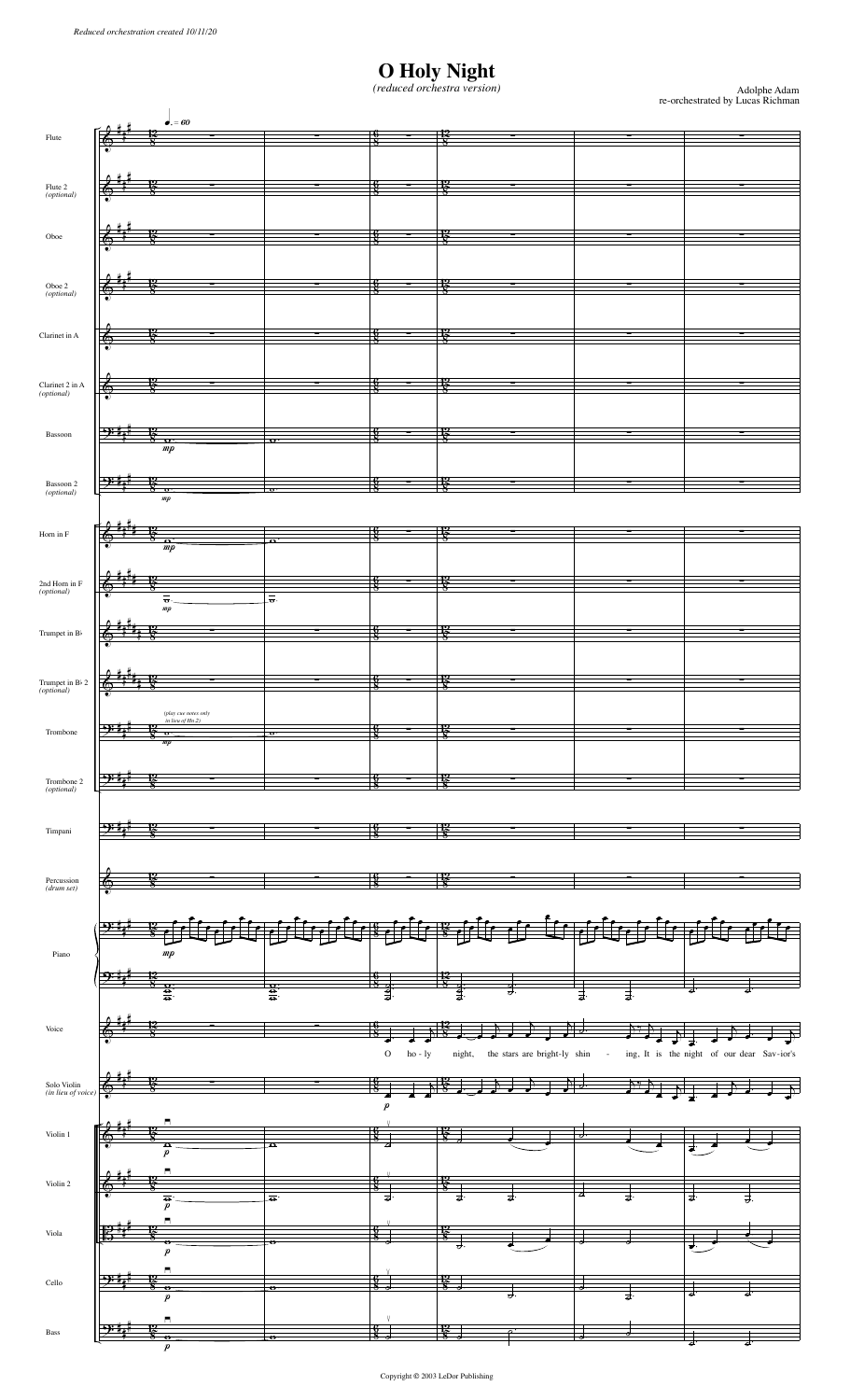| $\boldsymbol{7}$                                      |                                                                                                                                                                                                                                                                                                                                                                                                                              |                                |                 |                                                                             |               |                         |                                                                                                                                                                                                                                                                                                                                                                                                                                   |                                  |         |
|-------------------------------------------------------|------------------------------------------------------------------------------------------------------------------------------------------------------------------------------------------------------------------------------------------------------------------------------------------------------------------------------------------------------------------------------------------------------------------------------|--------------------------------|-----------------|-----------------------------------------------------------------------------|---------------|-------------------------|-----------------------------------------------------------------------------------------------------------------------------------------------------------------------------------------------------------------------------------------------------------------------------------------------------------------------------------------------------------------------------------------------------------------------------------|----------------------------------|---------|
|                                                       | F1.                                                                                                                                                                                                                                                                                                                                                                                                                          |                                |                 |                                                                             |               |                         |                                                                                                                                                                                                                                                                                                                                                                                                                                   |                                  |         |
|                                                       | $\frac{6}{8}$                                                                                                                                                                                                                                                                                                                                                                                                                |                                | $\frac{12}{8}$  |                                                                             |               |                         |                                                                                                                                                                                                                                                                                                                                                                                                                                   |                                  |         |
|                                                       |                                                                                                                                                                                                                                                                                                                                                                                                                              |                                |                 |                                                                             |               |                         |                                                                                                                                                                                                                                                                                                                                                                                                                                   | $\eta f$                         |         |
|                                                       |                                                                                                                                                                                                                                                                                                                                                                                                                              |                                |                 |                                                                             |               |                         |                                                                                                                                                                                                                                                                                                                                                                                                                                   |                                  |         |
| $F1.2$<br>(opt.)                                      | $\left  \begin{array}{ccc} 0 & 1 & 1 \\ 0 & 0 & 1 \end{array} \right $ $\left  \begin{array}{ccc} 0 & 1 & 1 \\ 0 & 0 & 1 \end{array} \right $                                                                                                                                                                                                                                                                                |                                |                 |                                                                             |               |                         |                                                                                                                                                                                                                                                                                                                                                                                                                                   |                                  |         |
|                                                       |                                                                                                                                                                                                                                                                                                                                                                                                                              |                                |                 |                                                                             |               |                         |                                                                                                                                                                                                                                                                                                                                                                                                                                   |                                  |         |
|                                                       |                                                                                                                                                                                                                                                                                                                                                                                                                              |                                |                 |                                                                             |               |                         |                                                                                                                                                                                                                                                                                                                                                                                                                                   |                                  |         |
|                                                       | $\frac{2}{9}$ $\frac{1}{9}$ $\frac{1}{9}$ $\frac{1}{9}$ $\frac{1}{9}$ $\frac{1}{9}$ $\frac{1}{9}$ $\frac{1}{9}$ $\frac{1}{9}$ $\frac{1}{9}$ $\frac{1}{9}$ $\frac{1}{9}$ $\frac{1}{9}$ $\frac{1}{9}$ $\frac{1}{9}$ $\frac{1}{9}$ $\frac{1}{9}$ $\frac{1}{9}$ $\frac{1}{9}$ $\frac{1}{9}$ $\frac{1}{9}$ $\frac{1}{9}$                                                                                                          |                                |                 |                                                                             |               |                         |                                                                                                                                                                                                                                                                                                                                                                                                                                   |                                  |         |
| Ob.                                                   |                                                                                                                                                                                                                                                                                                                                                                                                                              |                                |                 |                                                                             |               |                         |                                                                                                                                                                                                                                                                                                                                                                                                                                   |                                  |         |
|                                                       |                                                                                                                                                                                                                                                                                                                                                                                                                              |                                |                 |                                                                             |               |                         |                                                                                                                                                                                                                                                                                                                                                                                                                                   |                                  |         |
|                                                       |                                                                                                                                                                                                                                                                                                                                                                                                                              |                                |                 |                                                                             |               |                         |                                                                                                                                                                                                                                                                                                                                                                                                                                   |                                  |         |
|                                                       |                                                                                                                                                                                                                                                                                                                                                                                                                              |                                |                 |                                                                             |               |                         |                                                                                                                                                                                                                                                                                                                                                                                                                                   |                                  |         |
| $\begin{array}{c} \text{Ob. 2} \\ (opt.) \end{array}$ | $\begin{array}{ccc} 2 & 1 & 1 & 1 \\ 6 & 1 & 8 & 1 \end{array}$                                                                                                                                                                                                                                                                                                                                                              |                                |                 |                                                                             |               |                         |                                                                                                                                                                                                                                                                                                                                                                                                                                   |                                  |         |
|                                                       |                                                                                                                                                                                                                                                                                                                                                                                                                              |                                |                 |                                                                             |               |                         |                                                                                                                                                                                                                                                                                                                                                                                                                                   |                                  |         |
|                                                       |                                                                                                                                                                                                                                                                                                                                                                                                                              |                                |                 |                                                                             |               |                         |                                                                                                                                                                                                                                                                                                                                                                                                                                   |                                  |         |
|                                                       |                                                                                                                                                                                                                                                                                                                                                                                                                              |                                |                 |                                                                             |               |                         |                                                                                                                                                                                                                                                                                                                                                                                                                                   |                                  |         |
| $\operatorname{Cl}.$                                  | $\begin{array}{ c c c c c }\hline \textbf{6} & \textbf{8} & \textbf{12} \\ \hline \textbf{9} & \textbf{8} & \textbf{8} \\ \hline \end{array}$                                                                                                                                                                                                                                                                                |                                |                 |                                                                             |               |                         | $\frac{1}{2}$ , $\frac{1}{2}$ , $\frac{1}{2}$ , $\frac{1}{2}$ , $\frac{1}{2}$ , $\frac{1}{2}$ , $\frac{1}{2}$                                                                                                                                                                                                                                                                                                                     |                                  |         |
|                                                       |                                                                                                                                                                                                                                                                                                                                                                                                                              | $\overrightarrow{mp}$          |                 |                                                                             |               |                         |                                                                                                                                                                                                                                                                                                                                                                                                                                   |                                  |         |
|                                                       |                                                                                                                                                                                                                                                                                                                                                                                                                              |                                |                 |                                                                             |               |                         |                                                                                                                                                                                                                                                                                                                                                                                                                                   |                                  |         |
|                                                       |                                                                                                                                                                                                                                                                                                                                                                                                                              |                                |                 |                                                                             |               |                         |                                                                                                                                                                                                                                                                                                                                                                                                                                   |                                  |         |
| $\mathop{{\rm Cl.}\,2}\limits_{\mathop{(opt.)}}$      |                                                                                                                                                                                                                                                                                                                                                                                                                              |                                |                 |                                                                             |               |                         |                                                                                                                                                                                                                                                                                                                                                                                                                                   |                                  |         |
|                                                       |                                                                                                                                                                                                                                                                                                                                                                                                                              |                                |                 |                                                                             |               |                         |                                                                                                                                                                                                                                                                                                                                                                                                                                   |                                  |         |
|                                                       |                                                                                                                                                                                                                                                                                                                                                                                                                              |                                |                 |                                                                             |               |                         |                                                                                                                                                                                                                                                                                                                                                                                                                                   |                                  |         |
|                                                       | Bsn. $9.44 +  + 8.8$ 8                                                                                                                                                                                                                                                                                                                                                                                                       |                                |                 |                                                                             |               |                         |                                                                                                                                                                                                                                                                                                                                                                                                                                   | $\mathsf{P}$                     |         |
|                                                       |                                                                                                                                                                                                                                                                                                                                                                                                                              |                                |                 |                                                                             |               |                         |                                                                                                                                                                                                                                                                                                                                                                                                                                   |                                  |         |
|                                                       |                                                                                                                                                                                                                                                                                                                                                                                                                              |                                |                 |                                                                             |               |                         |                                                                                                                                                                                                                                                                                                                                                                                                                                   |                                  |         |
|                                                       |                                                                                                                                                                                                                                                                                                                                                                                                                              |                                |                 |                                                                             |               |                         |                                                                                                                                                                                                                                                                                                                                                                                                                                   |                                  |         |
|                                                       |                                                                                                                                                                                                                                                                                                                                                                                                                              |                                |                 |                                                                             |               |                         |                                                                                                                                                                                                                                                                                                                                                                                                                                   |                                  |         |
|                                                       | Bsn. 2 $\frac{3p+1}{p+1}$ $\frac{4}{p}$ $\frac{4}{p}$ $\frac{4}{p}$ $\frac{4}{p}$ $\frac{4}{p}$ $\frac{4}{p}$ $\frac{4}{p}$ $\frac{4}{p}$ $\frac{4}{p}$ $\frac{4}{p}$ $\frac{4}{p}$ $\frac{4}{p}$ $\frac{4}{p}$ $\frac{4}{p}$ $\frac{4}{p}$ $\frac{4}{p}$ $\frac{4}{p}$ $\frac{4}{p}$ $\frac{4}{p}$ $\frac{4}{p}$                                                                                                            |                                |                 |                                                                             |               |                         |                                                                                                                                                                                                                                                                                                                                                                                                                                   |                                  |         |
|                                                       |                                                                                                                                                                                                                                                                                                                                                                                                                              |                                |                 |                                                                             |               |                         |                                                                                                                                                                                                                                                                                                                                                                                                                                   |                                  |         |
|                                                       |                                                                                                                                                                                                                                                                                                                                                                                                                              |                                |                 |                                                                             |               |                         |                                                                                                                                                                                                                                                                                                                                                                                                                                   |                                  |         |
| Hn.                                                   | $\left \begin{array}{ccc} 2 & 4 & 4 & 4 & 8 \\ 6 & 4 & 4 & 8 & 8 \end{array}\right $                                                                                                                                                                                                                                                                                                                                         |                                |                 |                                                                             |               |                         |                                                                                                                                                                                                                                                                                                                                                                                                                                   | É                                |         |
|                                                       |                                                                                                                                                                                                                                                                                                                                                                                                                              |                                |                 |                                                                             |               |                         |                                                                                                                                                                                                                                                                                                                                                                                                                                   |                                  |         |
|                                                       |                                                                                                                                                                                                                                                                                                                                                                                                                              |                                |                 |                                                                             |               |                         |                                                                                                                                                                                                                                                                                                                                                                                                                                   |                                  |         |
|                                                       |                                                                                                                                                                                                                                                                                                                                                                                                                              |                                |                 |                                                                             |               |                         |                                                                                                                                                                                                                                                                                                                                                                                                                                   |                                  |         |
| $Hn. 2$<br>(opt.)                                     |                                                                                                                                                                                                                                                                                                                                                                                                                              |                                |                 |                                                                             |               |                         |                                                                                                                                                                                                                                                                                                                                                                                                                                   |                                  | $\cdot$ |
|                                                       |                                                                                                                                                                                                                                                                                                                                                                                                                              |                                |                 |                                                                             |               |                         |                                                                                                                                                                                                                                                                                                                                                                                                                                   |                                  |         |
|                                                       |                                                                                                                                                                                                                                                                                                                                                                                                                              |                                |                 |                                                                             |               |                         |                                                                                                                                                                                                                                                                                                                                                                                                                                   |                                  |         |
|                                                       | B) Tpt. $\left  \begin{array}{ccc} \frac{2}{\sqrt{3}} & \frac{1}{4} & \frac{1}{4} \\ \frac{1}{\sqrt{3}} & \frac{1}{4} & \frac{1}{4} \\ \frac{1}{\sqrt{3}} & \frac{1}{4} & \frac{1}{4} \\ \frac{1}{\sqrt{3}} & \frac{1}{4} & \frac{1}{4} \\ \frac{1}{\sqrt{3}} & \frac{1}{4} & \frac{1}{4} \\ \frac{1}{\sqrt{3}} & \frac{1}{4} & \frac{1}{4} \\ \frac{1}{\sqrt{3}} & \frac{1}{4} & \frac{1}{4} \\ \frac{1}{\sqrt{3}} & \frac$ |                                |                 |                                                                             |               |                         |                                                                                                                                                                                                                                                                                                                                                                                                                                   |                                  |         |
|                                                       |                                                                                                                                                                                                                                                                                                                                                                                                                              |                                |                 |                                                                             |               |                         |                                                                                                                                                                                                                                                                                                                                                                                                                                   |                                  |         |
|                                                       |                                                                                                                                                                                                                                                                                                                                                                                                                              |                                |                 |                                                                             |               |                         |                                                                                                                                                                                                                                                                                                                                                                                                                                   |                                  |         |
|                                                       |                                                                                                                                                                                                                                                                                                                                                                                                                              |                                |                 |                                                                             |               |                         |                                                                                                                                                                                                                                                                                                                                                                                                                                   |                                  |         |
|                                                       |                                                                                                                                                                                                                                                                                                                                                                                                                              |                                |                 |                                                                             |               |                         |                                                                                                                                                                                                                                                                                                                                                                                                                                   |                                  |         |
| $B \triangleright$ Tpt. 2<br>( <i>opt.</i> )          |                                                                                                                                                                                                                                                                                                                                                                                                                              | $\frac{6}{8}$ – $\frac{12}{8}$ |                 |                                                                             |               |                         |                                                                                                                                                                                                                                                                                                                                                                                                                                   |                                  |         |
|                                                       |                                                                                                                                                                                                                                                                                                                                                                                                                              |                                |                 |                                                                             |               |                         |                                                                                                                                                                                                                                                                                                                                                                                                                                   |                                  |         |
|                                                       |                                                                                                                                                                                                                                                                                                                                                                                                                              |                                |                 |                                                                             |               |                         |                                                                                                                                                                                                                                                                                                                                                                                                                                   |                                  |         |
| Tbn.                                                  |                                                                                                                                                                                                                                                                                                                                                                                                                              |                                |                 |                                                                             |               |                         |                                                                                                                                                                                                                                                                                                                                                                                                                                   |                                  |         |
|                                                       |                                                                                                                                                                                                                                                                                                                                                                                                                              |                                |                 |                                                                             |               |                         |                                                                                                                                                                                                                                                                                                                                                                                                                                   |                                  |         |
|                                                       |                                                                                                                                                                                                                                                                                                                                                                                                                              |                                |                 |                                                                             |               |                         |                                                                                                                                                                                                                                                                                                                                                                                                                                   |                                  |         |
|                                                       |                                                                                                                                                                                                                                                                                                                                                                                                                              |                                |                 |                                                                             |               |                         |                                                                                                                                                                                                                                                                                                                                                                                                                                   |                                  |         |
|                                                       |                                                                                                                                                                                                                                                                                                                                                                                                                              |                                |                 |                                                                             |               |                         |                                                                                                                                                                                                                                                                                                                                                                                                                                   |                                  |         |
| Tbn. 2 $(\rho pt.)$                                   |                                                                                                                                                                                                                                                                                                                                                                                                                              |                                |                 |                                                                             |               |                         |                                                                                                                                                                                                                                                                                                                                                                                                                                   |                                  |         |
|                                                       |                                                                                                                                                                                                                                                                                                                                                                                                                              |                                |                 |                                                                             |               |                         |                                                                                                                                                                                                                                                                                                                                                                                                                                   |                                  |         |
|                                                       |                                                                                                                                                                                                                                                                                                                                                                                                                              |                                |                 |                                                                             |               |                         |                                                                                                                                                                                                                                                                                                                                                                                                                                   |                                  |         |
| Timp.                                                 |                                                                                                                                                                                                                                                                                                                                                                                                                              |                                |                 |                                                                             |               |                         |                                                                                                                                                                                                                                                                                                                                                                                                                                   |                                  |         |
|                                                       |                                                                                                                                                                                                                                                                                                                                                                                                                              |                                |                 |                                                                             |               |                         |                                                                                                                                                                                                                                                                                                                                                                                                                                   |                                  |         |
|                                                       |                                                                                                                                                                                                                                                                                                                                                                                                                              |                                |                 |                                                                             |               |                         |                                                                                                                                                                                                                                                                                                                                                                                                                                   |                                  |         |
|                                                       |                                                                                                                                                                                                                                                                                                                                                                                                                              |                                |                 |                                                                             |               |                         |                                                                                                                                                                                                                                                                                                                                                                                                                                   |                                  |         |
| Perc.                                                 |                                                                                                                                                                                                                                                                                                                                                                                                                              |                                |                 |                                                                             |               |                         |                                                                                                                                                                                                                                                                                                                                                                                                                                   |                                  |         |
|                                                       |                                                                                                                                                                                                                                                                                                                                                                                                                              |                                |                 |                                                                             |               |                         |                                                                                                                                                                                                                                                                                                                                                                                                                                   |                                  |         |
|                                                       |                                                                                                                                                                                                                                                                                                                                                                                                                              |                                |                 |                                                                             |               |                         |                                                                                                                                                                                                                                                                                                                                                                                                                                   |                                  |         |
|                                                       |                                                                                                                                                                                                                                                                                                                                                                                                                              |                                |                 |                                                                             |               |                         |                                                                                                                                                                                                                                                                                                                                                                                                                                   |                                  |         |
|                                                       |                                                                                                                                                                                                                                                                                                                                                                                                                              |                                |                 |                                                                             |               |                         |                                                                                                                                                                                                                                                                                                                                                                                                                                   |                                  | ا ممکن  |
|                                                       |                                                                                                                                                                                                                                                                                                                                                                                                                              |                                |                 |                                                                             |               |                         |                                                                                                                                                                                                                                                                                                                                                                                                                                   |                                  |         |
| Pno.                                                  |                                                                                                                                                                                                                                                                                                                                                                                                                              |                                |                 |                                                                             |               |                         |                                                                                                                                                                                                                                                                                                                                                                                                                                   |                                  |         |
|                                                       |                                                                                                                                                                                                                                                                                                                                                                                                                              |                                |                 |                                                                             |               |                         |                                                                                                                                                                                                                                                                                                                                                                                                                                   |                                  |         |
|                                                       |                                                                                                                                                                                                                                                                                                                                                                                                                              |                                |                 |                                                                             |               |                         |                                                                                                                                                                                                                                                                                                                                                                                                                                   |                                  |         |
|                                                       |                                                                                                                                                                                                                                                                                                                                                                                                                              |                                |                 |                                                                             |               |                         |                                                                                                                                                                                                                                                                                                                                                                                                                                   | $\overline{\mathbf{e}}$          |         |
|                                                       |                                                                                                                                                                                                                                                                                                                                                                                                                              |                                |                 |                                                                             |               |                         |                                                                                                                                                                                                                                                                                                                                                                                                                                   |                                  |         |
| V.                                                    |                                                                                                                                                                                                                                                                                                                                                                                                                              |                                |                 |                                                                             |               |                         |                                                                                                                                                                                                                                                                                                                                                                                                                                   |                                  |         |
|                                                       |                                                                                                                                                                                                                                                                                                                                                                                                                              |                                |                 |                                                                             | ╝╝            |                         | $\frac{1}{\sqrt{1+\frac{1}{\sqrt{1+\frac{1}{\sqrt{1+\frac{1}{\sqrt{1+\frac{1}{\sqrt{1+\frac{1}{\sqrt{1+\frac{1}{\sqrt{1+\frac{1}{\sqrt{1+\frac{1}{\sqrt{1+\frac{1}{\sqrt{1+\frac{1}{\sqrt{1+\frac{1}{\sqrt{1+\frac{1}{\sqrt{1+\frac{1}{\sqrt{1+\frac{1}{\sqrt{1+\frac{1}{\sqrt{1+\frac{1}{\sqrt{1+\frac{1}{\sqrt{1+\frac{1}{\sqrt{1+\frac{1}{\sqrt{1+\frac{1}{\sqrt{1+\frac{1}{\sqrt{1+\frac{1}{\sqrt{1+\frac{1}{\sqrt{1+\frac{1$ |                                  |         |
|                                                       | $\overline{\bullet}$<br>birth;                                                                                                                                                                                                                                                                                                                                                                                               | Long lay the                   | world           | in sin and er-ror pin - ing, Till he ap-pear'd and the soul felt its worth. |               |                         |                                                                                                                                                                                                                                                                                                                                                                                                                                   |                                  | А       |
|                                                       |                                                                                                                                                                                                                                                                                                                                                                                                                              |                                |                 |                                                                             |               |                         |                                                                                                                                                                                                                                                                                                                                                                                                                                   |                                  |         |
|                                                       |                                                                                                                                                                                                                                                                                                                                                                                                                              |                                |                 |                                                                             |               |                         |                                                                                                                                                                                                                                                                                                                                                                                                                                   |                                  |         |
| Solo Vln.<br>(opt.)                                   |                                                                                                                                                                                                                                                                                                                                                                                                                              | $\frac{6}{8}$ $\sim$           |                 |                                                                             |               |                         |                                                                                                                                                                                                                                                                                                                                                                                                                                   |                                  |         |
|                                                       |                                                                                                                                                                                                                                                                                                                                                                                                                              | mp                             |                 |                                                                             |               |                         |                                                                                                                                                                                                                                                                                                                                                                                                                                   |                                  | m f     |
|                                                       |                                                                                                                                                                                                                                                                                                                                                                                                                              |                                |                 |                                                                             |               |                         |                                                                                                                                                                                                                                                                                                                                                                                                                                   |                                  |         |
|                                                       |                                                                                                                                                                                                                                                                                                                                                                                                                              |                                |                 |                                                                             |               |                         |                                                                                                                                                                                                                                                                                                                                                                                                                                   |                                  |         |
| $\mathbf{V}\mathbf{ln}.$ 1                            | $\frac{6}{8}$                                                                                                                                                                                                                                                                                                                                                                                                                |                                |                 |                                                                             |               |                         |                                                                                                                                                                                                                                                                                                                                                                                                                                   |                                  |         |
|                                                       |                                                                                                                                                                                                                                                                                                                                                                                                                              |                                | mp              |                                                                             |               |                         |                                                                                                                                                                                                                                                                                                                                                                                                                                   |                                  |         |
|                                                       |                                                                                                                                                                                                                                                                                                                                                                                                                              |                                |                 |                                                                             |               |                         |                                                                                                                                                                                                                                                                                                                                                                                                                                   |                                  |         |
| Vln. 2                                                |                                                                                                                                                                                                                                                                                                                                                                                                                              |                                |                 |                                                                             |               |                         |                                                                                                                                                                                                                                                                                                                                                                                                                                   |                                  |         |
|                                                       |                                                                                                                                                                                                                                                                                                                                                                                                                              |                                |                 |                                                                             | $\frac{1}{5}$ |                         | 급                                                                                                                                                                                                                                                                                                                                                                                                                                 |                                  |         |
|                                                       |                                                                                                                                                                                                                                                                                                                                                                                                                              |                                |                 |                                                                             |               |                         |                                                                                                                                                                                                                                                                                                                                                                                                                                   | $\overline{\overline{\sigma}}$ . |         |
|                                                       |                                                                                                                                                                                                                                                                                                                                                                                                                              |                                |                 |                                                                             |               |                         |                                                                                                                                                                                                                                                                                                                                                                                                                                   |                                  |         |
| Vla.                                                  |                                                                                                                                                                                                                                                                                                                                                                                                                              |                                |                 |                                                                             |               |                         |                                                                                                                                                                                                                                                                                                                                                                                                                                   |                                  |         |
|                                                       |                                                                                                                                                                                                                                                                                                                                                                                                                              |                                |                 |                                                                             |               |                         |                                                                                                                                                                                                                                                                                                                                                                                                                                   |                                  |         |
|                                                       |                                                                                                                                                                                                                                                                                                                                                                                                                              |                                | mp              |                                                                             |               |                         |                                                                                                                                                                                                                                                                                                                                                                                                                                   |                                  |         |
|                                                       |                                                                                                                                                                                                                                                                                                                                                                                                                              |                                |                 |                                                                             |               |                         |                                                                                                                                                                                                                                                                                                                                                                                                                                   |                                  |         |
| Vcl.                                                  |                                                                                                                                                                                                                                                                                                                                                                                                                              |                                |                 |                                                                             |               |                         |                                                                                                                                                                                                                                                                                                                                                                                                                                   |                                  |         |
|                                                       |                                                                                                                                                                                                                                                                                                                                                                                                                              |                                | $\mathfrak{m}p$ |                                                                             |               |                         |                                                                                                                                                                                                                                                                                                                                                                                                                                   |                                  |         |
|                                                       |                                                                                                                                                                                                                                                                                                                                                                                                                              |                                |                 |                                                                             |               |                         |                                                                                                                                                                                                                                                                                                                                                                                                                                   |                                  |         |
|                                                       |                                                                                                                                                                                                                                                                                                                                                                                                                              |                                |                 |                                                                             |               |                         |                                                                                                                                                                                                                                                                                                                                                                                                                                   |                                  |         |
|                                                       | Cb. $\frac{9:7}{4}$                                                                                                                                                                                                                                                                                                                                                                                                          | $\frac{16}{8}$                 | $\frac{12}{8}$  |                                                                             |               | $\overline{\partial}$ . |                                                                                                                                                                                                                                                                                                                                                                                                                                   | $\overline{\phantom{a}}$         |         |
|                                                       |                                                                                                                                                                                                                                                                                                                                                                                                                              |                                |                 |                                                                             |               |                         |                                                                                                                                                                                                                                                                                                                                                                                                                                   |                                  |         |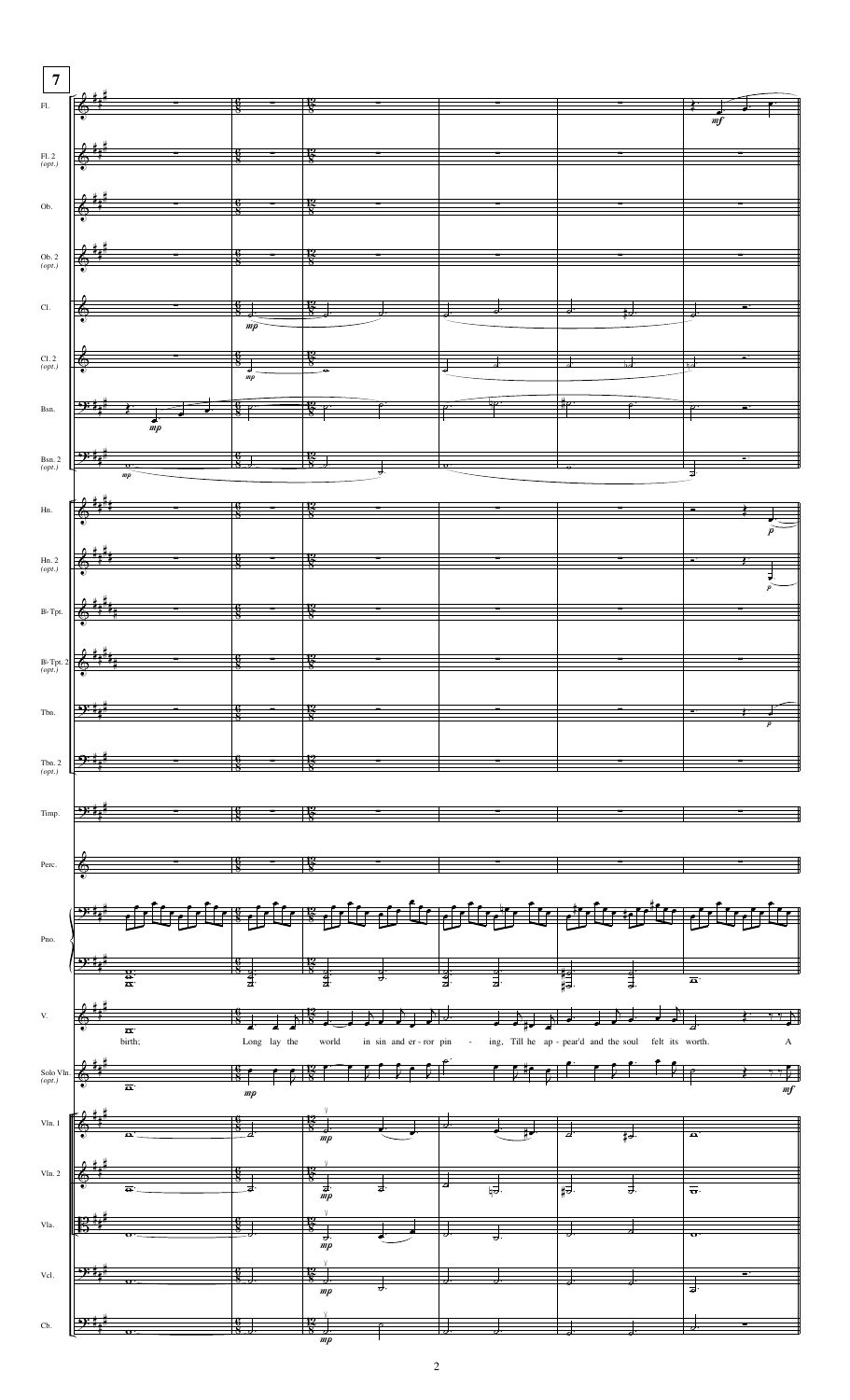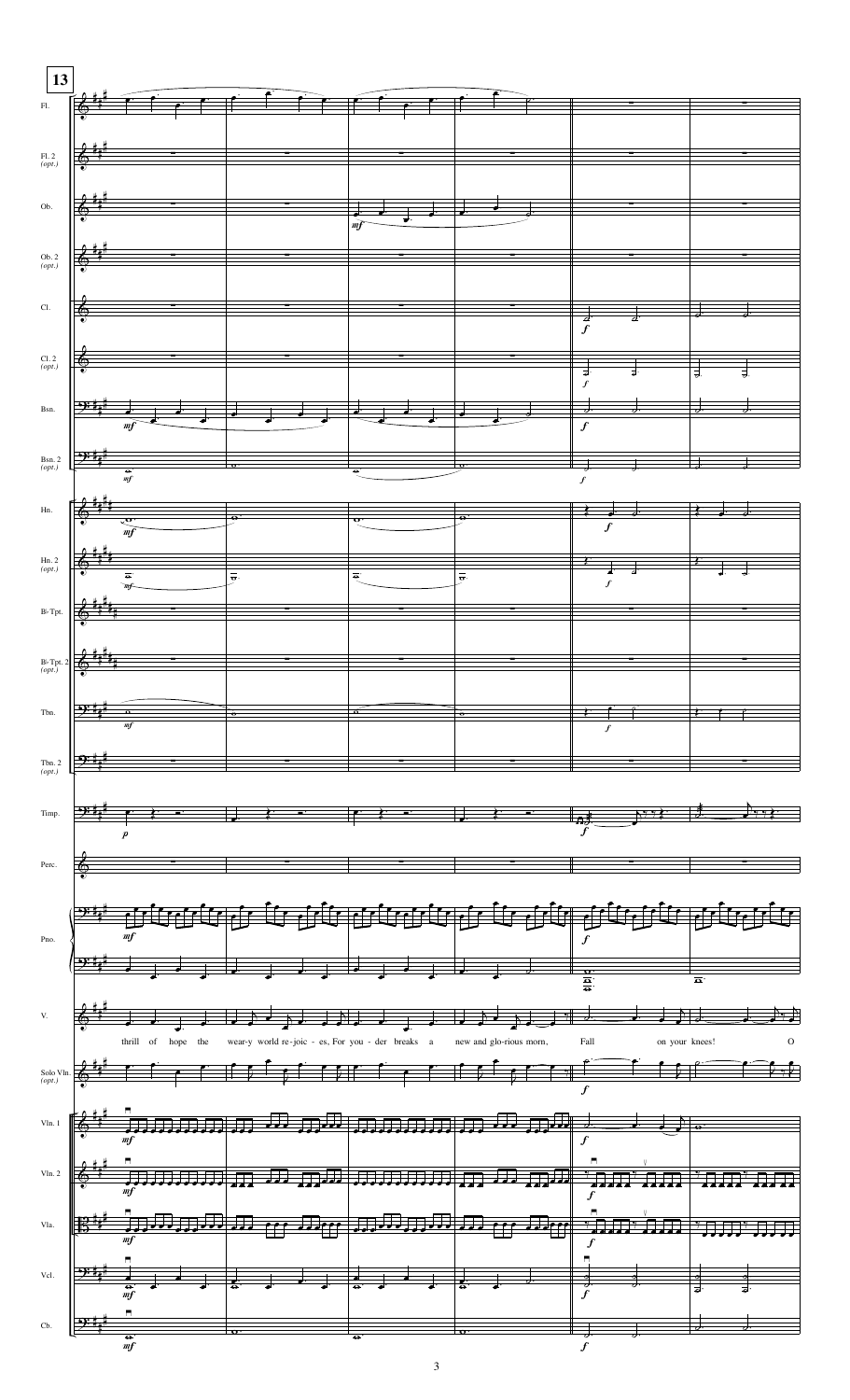| 19                        |                                                   |                                                                                                                                                                                                                                                                                                                                                                                                                                                                                                                                                                                                                                                                                    |                                         |         |                      |                                                                                                                                                                                                                                                                                                                   |                      |                                                                                                                                                                                                                                                                                                                                                                                                             |                       |
|---------------------------|---------------------------------------------------|------------------------------------------------------------------------------------------------------------------------------------------------------------------------------------------------------------------------------------------------------------------------------------------------------------------------------------------------------------------------------------------------------------------------------------------------------------------------------------------------------------------------------------------------------------------------------------------------------------------------------------------------------------------------------------|-----------------------------------------|---------|----------------------|-------------------------------------------------------------------------------------------------------------------------------------------------------------------------------------------------------------------------------------------------------------------------------------------------------------------|----------------------|-------------------------------------------------------------------------------------------------------------------------------------------------------------------------------------------------------------------------------------------------------------------------------------------------------------------------------------------------------------------------------------------------------------|-----------------------|
|                           |                                                   | $F1.$ $\left[\begin{array}{ccc} \frac{\pi}{6} & \frac{\pi}{6} \\ \frac{\pi}{6} & \frac{\pi}{6} \end{array}\right]$                                                                                                                                                                                                                                                                                                                                                                                                                                                                                                                                                                 |                                         |         |                      |                                                                                                                                                                                                                                                                                                                   |                      |                                                                                                                                                                                                                                                                                                                                                                                                             |                       |
|                           |                                                   |                                                                                                                                                                                                                                                                                                                                                                                                                                                                                                                                                                                                                                                                                    |                                         |         |                      |                                                                                                                                                                                                                                                                                                                   |                      |                                                                                                                                                                                                                                                                                                                                                                                                             |                       |
|                           |                                                   |                                                                                                                                                                                                                                                                                                                                                                                                                                                                                                                                                                                                                                                                                    |                                         |         |                      |                                                                                                                                                                                                                                                                                                                   |                      |                                                                                                                                                                                                                                                                                                                                                                                                             |                       |
| $F1.2$<br>(opt.)          |                                                   | $6 +$                                                                                                                                                                                                                                                                                                                                                                                                                                                                                                                                                                                                                                                                              |                                         |         |                      |                                                                                                                                                                                                                                                                                                                   |                      |                                                                                                                                                                                                                                                                                                                                                                                                             |                       |
|                           |                                                   |                                                                                                                                                                                                                                                                                                                                                                                                                                                                                                                                                                                                                                                                                    |                                         |         |                      |                                                                                                                                                                                                                                                                                                                   |                      |                                                                                                                                                                                                                                                                                                                                                                                                             |                       |
| Ob.                       |                                                   |                                                                                                                                                                                                                                                                                                                                                                                                                                                                                                                                                                                                                                                                                    |                                         |         |                      |                                                                                                                                                                                                                                                                                                                   |                      |                                                                                                                                                                                                                                                                                                                                                                                                             |                       |
|                           |                                                   |                                                                                                                                                                                                                                                                                                                                                                                                                                                                                                                                                                                                                                                                                    |                                         |         |                      |                                                                                                                                                                                                                                                                                                                   |                      |                                                                                                                                                                                                                                                                                                                                                                                                             |                       |
|                           |                                                   |                                                                                                                                                                                                                                                                                                                                                                                                                                                                                                                                                                                                                                                                                    |                                         |         |                      |                                                                                                                                                                                                                                                                                                                   |                      |                                                                                                                                                                                                                                                                                                                                                                                                             |                       |
| $\frac{Ob. 2}{(opt.)}$    |                                                   |                                                                                                                                                                                                                                                                                                                                                                                                                                                                                                                                                                                                                                                                                    |                                         |         |                      |                                                                                                                                                                                                                                                                                                                   |                      |                                                                                                                                                                                                                                                                                                                                                                                                             |                       |
|                           |                                                   |                                                                                                                                                                                                                                                                                                                                                                                                                                                                                                                                                                                                                                                                                    |                                         |         |                      |                                                                                                                                                                                                                                                                                                                   |                      |                                                                                                                                                                                                                                                                                                                                                                                                             |                       |
| CL                        |                                                   |                                                                                                                                                                                                                                                                                                                                                                                                                                                                                                                                                                                                                                                                                    |                                         |         |                      |                                                                                                                                                                                                                                                                                                                   |                      |                                                                                                                                                                                                                                                                                                                                                                                                             |                       |
|                           |                                                   |                                                                                                                                                                                                                                                                                                                                                                                                                                                                                                                                                                                                                                                                                    |                                         |         |                      |                                                                                                                                                                                                                                                                                                                   |                      |                                                                                                                                                                                                                                                                                                                                                                                                             |                       |
|                           |                                                   |                                                                                                                                                                                                                                                                                                                                                                                                                                                                                                                                                                                                                                                                                    |                                         |         |                      |                                                                                                                                                                                                                                                                                                                   |                      |                                                                                                                                                                                                                                                                                                                                                                                                             |                       |
|                           |                                                   |                                                                                                                                                                                                                                                                                                                                                                                                                                                                                                                                                                                                                                                                                    |                                         |         |                      |                                                                                                                                                                                                                                                                                                                   |                      | Cl. 2 $\begin{array}{ c c c c c c c c c c c } \hline \multicolumn{3}{c }{\text{C1.2}} & \multicolumn{3}{c }{\text{C1.2}} & \multicolumn{3}{c }{\text{C1.2}} & \multicolumn{3}{c }{\text{C1.2}} & \multicolumn{3}{c }{\text{C1.2}} & \multicolumn{3}{c }{\text{C1.2}} & \multicolumn{3}{c }{\text{C1.2}} & \multicolumn{3}{c }{\text{C1.2}} & \multicolumn{3}{c }{\text{C1.2}} & \multicolumn{3}{c }{\$      |                       |
|                           |                                                   |                                                                                                                                                                                                                                                                                                                                                                                                                                                                                                                                                                                                                                                                                    |                                         |         |                      |                                                                                                                                                                                                                                                                                                                   |                      |                                                                                                                                                                                                                                                                                                                                                                                                             |                       |
|                           |                                                   |                                                                                                                                                                                                                                                                                                                                                                                                                                                                                                                                                                                                                                                                                    |                                         |         |                      |                                                                                                                                                                                                                                                                                                                   |                      |                                                                                                                                                                                                                                                                                                                                                                                                             |                       |
|                           |                                                   |                                                                                                                                                                                                                                                                                                                                                                                                                                                                                                                                                                                                                                                                                    |                                         |         |                      |                                                                                                                                                                                                                                                                                                                   |                      | Bsn. $\frac{1}{2}$ $\frac{1}{2}$ $\frac{1}{2}$ $\frac{1}{2}$ $\frac{1}{2}$ $\frac{1}{2}$ $\frac{1}{2}$ $\frac{1}{2}$ $\frac{1}{2}$ $\frac{1}{2}$ $\frac{1}{2}$ $\frac{1}{2}$ $\frac{1}{2}$ $\frac{1}{2}$ $\frac{1}{2}$ $\frac{1}{2}$ $\frac{1}{2}$ $\frac{1}{2}$ $\frac{1}{2}$ $\frac{1}{2}$ $\frac{1}{2}$ $\frac{1}{$                                                                                      |                       |
|                           |                                                   |                                                                                                                                                                                                                                                                                                                                                                                                                                                                                                                                                                                                                                                                                    |                                         |         |                      |                                                                                                                                                                                                                                                                                                                   |                      |                                                                                                                                                                                                                                                                                                                                                                                                             |                       |
|                           |                                                   |                                                                                                                                                                                                                                                                                                                                                                                                                                                                                                                                                                                                                                                                                    |                                         |         |                      |                                                                                                                                                                                                                                                                                                                   |                      | $Bsn.2$ $\left[\begin{array}{ccc} \frac{1}{2} & \frac{1}{2} & \frac{1}{2} \\ \frac{1}{2} & \frac{1}{2} & \frac{1}{2} \end{array}\right]$                                                                                                                                                                                                                                                                    |                       |
|                           |                                                   |                                                                                                                                                                                                                                                                                                                                                                                                                                                                                                                                                                                                                                                                                    |                                         |         |                      |                                                                                                                                                                                                                                                                                                                   |                      |                                                                                                                                                                                                                                                                                                                                                                                                             |                       |
|                           |                                                   |                                                                                                                                                                                                                                                                                                                                                                                                                                                                                                                                                                                                                                                                                    |                                         |         |                      |                                                                                                                                                                                                                                                                                                                   |                      |                                                                                                                                                                                                                                                                                                                                                                                                             |                       |
| $Hn$ .                    |                                                   |                                                                                                                                                                                                                                                                                                                                                                                                                                                                                                                                                                                                                                                                                    |                                         |         |                      |                                                                                                                                                                                                                                                                                                                   |                      | $\frac{1}{2}$ , $\frac{1}{2}$ , $\frac{1}{2}$ , $\frac{1}{2}$ , $\frac{1}{2}$ , $\frac{1}{2}$ , $\frac{1}{2}$ , $\frac{1}{2}$ , $\frac{1}{2}$ , $\frac{1}{2}$ , $\frac{1}{2}$ , $\frac{1}{2}$ , $\frac{1}{2}$ , $\frac{1}{2}$ , $\frac{1}{2}$ , $\frac{1}{2}$                                                                                                                                               |                       |
|                           |                                                   |                                                                                                                                                                                                                                                                                                                                                                                                                                                                                                                                                                                                                                                                                    |                                         |         |                      |                                                                                                                                                                                                                                                                                                                   |                      |                                                                                                                                                                                                                                                                                                                                                                                                             |                       |
|                           |                                                   |                                                                                                                                                                                                                                                                                                                                                                                                                                                                                                                                                                                                                                                                                    |                                         |         |                      |                                                                                                                                                                                                                                                                                                                   |                      |                                                                                                                                                                                                                                                                                                                                                                                                             |                       |
|                           |                                                   |                                                                                                                                                                                                                                                                                                                                                                                                                                                                                                                                                                                                                                                                                    |                                         |         |                      |                                                                                                                                                                                                                                                                                                                   |                      |                                                                                                                                                                                                                                                                                                                                                                                                             |                       |
|                           |                                                   |                                                                                                                                                                                                                                                                                                                                                                                                                                                                                                                                                                                                                                                                                    |                                         |         |                      |                                                                                                                                                                                                                                                                                                                   |                      |                                                                                                                                                                                                                                                                                                                                                                                                             |                       |
|                           |                                                   | $B_3$ Tpt. $\left \left\{\begin{array}{c} \frac{1}{2} & \frac{1}{2} \\ 0 & \frac{1}{2} \end{array}\right.\right $                                                                                                                                                                                                                                                                                                                                                                                                                                                                                                                                                                  |                                         |         |                      |                                                                                                                                                                                                                                                                                                                   |                      |                                                                                                                                                                                                                                                                                                                                                                                                             |                       |
|                           |                                                   |                                                                                                                                                                                                                                                                                                                                                                                                                                                                                                                                                                                                                                                                                    |                                         |         |                      |                                                                                                                                                                                                                                                                                                                   |                      |                                                                                                                                                                                                                                                                                                                                                                                                             |                       |
|                           | $\frac{B\flat \mathrm{Tr}1}{\langle opt.\rangle}$ |                                                                                                                                                                                                                                                                                                                                                                                                                                                                                                                                                                                                                                                                                    | Ξ                                       |         |                      |                                                                                                                                                                                                                                                                                                                   |                      |                                                                                                                                                                                                                                                                                                                                                                                                             |                       |
|                           |                                                   |                                                                                                                                                                                                                                                                                                                                                                                                                                                                                                                                                                                                                                                                                    |                                         |         |                      |                                                                                                                                                                                                                                                                                                                   |                      |                                                                                                                                                                                                                                                                                                                                                                                                             |                       |
|                           |                                                   |                                                                                                                                                                                                                                                                                                                                                                                                                                                                                                                                                                                                                                                                                    |                                         |         |                      |                                                                                                                                                                                                                                                                                                                   |                      |                                                                                                                                                                                                                                                                                                                                                                                                             |                       |
| Tbn.                      |                                                   |                                                                                                                                                                                                                                                                                                                                                                                                                                                                                                                                                                                                                                                                                    |                                         |         |                      |                                                                                                                                                                                                                                                                                                                   |                      |                                                                                                                                                                                                                                                                                                                                                                                                             |                       |
|                           |                                                   |                                                                                                                                                                                                                                                                                                                                                                                                                                                                                                                                                                                                                                                                                    |                                         |         |                      |                                                                                                                                                                                                                                                                                                                   |                      |                                                                                                                                                                                                                                                                                                                                                                                                             |                       |
| Tbn. 2<br>$(\text{opt.})$ |                                                   |                                                                                                                                                                                                                                                                                                                                                                                                                                                                                                                                                                                                                                                                                    |                                         |         |                      |                                                                                                                                                                                                                                                                                                                   |                      |                                                                                                                                                                                                                                                                                                                                                                                                             |                       |
|                           |                                                   |                                                                                                                                                                                                                                                                                                                                                                                                                                                                                                                                                                                                                                                                                    |                                         |         |                      |                                                                                                                                                                                                                                                                                                                   |                      |                                                                                                                                                                                                                                                                                                                                                                                                             |                       |
|                           |                                                   |                                                                                                                                                                                                                                                                                                                                                                                                                                                                                                                                                                                                                                                                                    |                                         |         |                      |                                                                                                                                                                                                                                                                                                                   |                      |                                                                                                                                                                                                                                                                                                                                                                                                             |                       |
| Timp.                     |                                                   |                                                                                                                                                                                                                                                                                                                                                                                                                                                                                                                                                                                                                                                                                    |                                         |         |                      |                                                                                                                                                                                                                                                                                                                   |                      |                                                                                                                                                                                                                                                                                                                                                                                                             |                       |
|                           |                                                   |                                                                                                                                                                                                                                                                                                                                                                                                                                                                                                                                                                                                                                                                                    |                                         |         |                      |                                                                                                                                                                                                                                                                                                                   |                      |                                                                                                                                                                                                                                                                                                                                                                                                             |                       |
| Perc.                     |                                                   |                                                                                                                                                                                                                                                                                                                                                                                                                                                                                                                                                                                                                                                                                    |                                         |         |                      |                                                                                                                                                                                                                                                                                                                   |                      |                                                                                                                                                                                                                                                                                                                                                                                                             |                       |
|                           |                                                   |                                                                                                                                                                                                                                                                                                                                                                                                                                                                                                                                                                                                                                                                                    |                                         |         |                      |                                                                                                                                                                                                                                                                                                                   |                      |                                                                                                                                                                                                                                                                                                                                                                                                             |                       |
|                           |                                                   |                                                                                                                                                                                                                                                                                                                                                                                                                                                                                                                                                                                                                                                                                    |                                         |         |                      |                                                                                                                                                                                                                                                                                                                   |                      |                                                                                                                                                                                                                                                                                                                                                                                                             |                       |
|                           |                                                   |                                                                                                                                                                                                                                                                                                                                                                                                                                                                                                                                                                                                                                                                                    |                                         |         |                      |                                                                                                                                                                                                                                                                                                                   |                      | فألاف لا والأقوان والمولودان والأخاذ والأمن الدرافانية                                                                                                                                                                                                                                                                                                                                                      |                       |
| Pno.                      |                                                   |                                                                                                                                                                                                                                                                                                                                                                                                                                                                                                                                                                                                                                                                                    |                                         |         |                      |                                                                                                                                                                                                                                                                                                                   |                      |                                                                                                                                                                                                                                                                                                                                                                                                             |                       |
|                           |                                                   |                                                                                                                                                                                                                                                                                                                                                                                                                                                                                                                                                                                                                                                                                    |                                         |         |                      |                                                                                                                                                                                                                                                                                                                   |                      |                                                                                                                                                                                                                                                                                                                                                                                                             |                       |
|                           |                                                   |                                                                                                                                                                                                                                                                                                                                                                                                                                                                                                                                                                                                                                                                                    |                                         |         |                      |                                                                                                                                                                                                                                                                                                                   | $\frac{1}{\sigma}$ . | $\overline{a}$ .                                                                                                                                                                                                                                                                                                                                                                                            |                       |
|                           |                                                   |                                                                                                                                                                                                                                                                                                                                                                                                                                                                                                                                                                                                                                                                                    |                                         |         |                      |                                                                                                                                                                                                                                                                                                                   |                      |                                                                                                                                                                                                                                                                                                                                                                                                             |                       |
| $\mathbf{V}_{\cdot}$      |                                                   |                                                                                                                                                                                                                                                                                                                                                                                                                                                                                                                                                                                                                                                                                    | $\bullet$ $\bullet$ $\bullet$ $\bullet$ |         | $\overrightarrow{ }$ | $\sum_{i=1}^{n}$                                                                                                                                                                                                                                                                                                  |                      |                                                                                                                                                                                                                                                                                                                                                                                                             |                       |
|                           |                                                   | the an-gel voi                                                                                                                                                                                                                                                                                                                                                                                                                                                                                                                                                                                                                                                                     | ces!                                    | O night |                      | di - vine!                                                                                                                                                                                                                                                                                                        | O night              | when Christ was born,                                                                                                                                                                                                                                                                                                                                                                                       | $\circ$               |
|                           |                                                   |                                                                                                                                                                                                                                                                                                                                                                                                                                                                                                                                                                                                                                                                                    |                                         |         |                      |                                                                                                                                                                                                                                                                                                                   |                      |                                                                                                                                                                                                                                                                                                                                                                                                             |                       |
|                           | Solo Vln.                                         |                                                                                                                                                                                                                                                                                                                                                                                                                                                                                                                                                                                                                                                                                    |                                         |         |                      | $\begin{tabular}{ c c c c } \hline \quad \quad & \quad \quad & \quad \quad & \quad \quad \\ \hline \quad \quad & \quad \quad & \quad \quad & \quad \quad \\ \hline \quad \quad & \quad \quad & \quad \quad & \quad \quad \\ \hline \quad \quad & \quad \quad & \quad \quad & \quad \quad \\ \hline \end{tabular}$ |                      |                                                                                                                                                                                                                                                                                                                                                                                                             |                       |
|                           |                                                   |                                                                                                                                                                                                                                                                                                                                                                                                                                                                                                                                                                                                                                                                                    |                                         |         |                      |                                                                                                                                                                                                                                                                                                                   |                      |                                                                                                                                                                                                                                                                                                                                                                                                             |                       |
| Vln. 1                    |                                                   | $\left[\begin{array}{ccc} \stackrel{\bullet}{\bullet} & \stackrel{\bullet}{\bullet} & \stackrel{\bullet}{\bullet} & \stackrel{\bullet}{\bullet} & \stackrel{\bullet}{\bullet} & \stackrel{\bullet}{\bullet} & \stackrel{\bullet}{\bullet} & \stackrel{\bullet}{\bullet} & \stackrel{\bullet}{\bullet} & \stackrel{\bullet}{\bullet} & \stackrel{\bullet}{\bullet} & \stackrel{\bullet}{\bullet} & \stackrel{\bullet}{\bullet} & \stackrel{\bullet}{\bullet} & \stackrel{\bullet}{\bullet} & \stackrel{\bullet}{\bullet} & \stackrel{\bullet}{\bullet} & \stackrel{\bullet}{\bullet} & \stackrel{\bullet}{\bullet} & \stackrel{\bullet}{\bullet} & \stackrel{\bullet}{\bullet} & \$ |                                         |         |                      |                                                                                                                                                                                                                                                                                                                   |                      |                                                                                                                                                                                                                                                                                                                                                                                                             |                       |
|                           |                                                   |                                                                                                                                                                                                                                                                                                                                                                                                                                                                                                                                                                                                                                                                                    |                                         |         |                      |                                                                                                                                                                                                                                                                                                                   |                      |                                                                                                                                                                                                                                                                                                                                                                                                             |                       |
|                           |                                                   |                                                                                                                                                                                                                                                                                                                                                                                                                                                                                                                                                                                                                                                                                    |                                         |         |                      |                                                                                                                                                                                                                                                                                                                   |                      |                                                                                                                                                                                                                                                                                                                                                                                                             |                       |
| Vln. 2                    |                                                   | ינגנגרי <mark>תתת יתתת '</mark> תת ת יתוח י                                                                                                                                                                                                                                                                                                                                                                                                                                                                                                                                                                                                                                        |                                         |         |                      |                                                                                                                                                                                                                                                                                                                   |                      |                                                                                                                                                                                                                                                                                                                                                                                                             | <del>"JJJJ"JJJJ</del> |
|                           |                                                   |                                                                                                                                                                                                                                                                                                                                                                                                                                                                                                                                                                                                                                                                                    |                                         |         |                      |                                                                                                                                                                                                                                                                                                                   |                      |                                                                                                                                                                                                                                                                                                                                                                                                             |                       |
| Vla.                      |                                                   |                                                                                                                                                                                                                                                                                                                                                                                                                                                                                                                                                                                                                                                                                    |                                         |         |                      |                                                                                                                                                                                                                                                                                                                   |                      |                                                                                                                                                                                                                                                                                                                                                                                                             |                       |
|                           |                                                   |                                                                                                                                                                                                                                                                                                                                                                                                                                                                                                                                                                                                                                                                                    |                                         |         |                      |                                                                                                                                                                                                                                                                                                                   |                      |                                                                                                                                                                                                                                                                                                                                                                                                             |                       |
|                           |                                                   |                                                                                                                                                                                                                                                                                                                                                                                                                                                                                                                                                                                                                                                                                    |                                         |         |                      |                                                                                                                                                                                                                                                                                                                   |                      |                                                                                                                                                                                                                                                                                                                                                                                                             |                       |
| Vcl.                      |                                                   |                                                                                                                                                                                                                                                                                                                                                                                                                                                                                                                                                                                                                                                                                    |                                         |         |                      |                                                                                                                                                                                                                                                                                                                   |                      |                                                                                                                                                                                                                                                                                                                                                                                                             |                       |
|                           |                                                   |                                                                                                                                                                                                                                                                                                                                                                                                                                                                                                                                                                                                                                                                                    |                                         |         |                      |                                                                                                                                                                                                                                                                                                                   |                      |                                                                                                                                                                                                                                                                                                                                                                                                             |                       |
|                           |                                                   |                                                                                                                                                                                                                                                                                                                                                                                                                                                                                                                                                                                                                                                                                    |                                         |         |                      |                                                                                                                                                                                                                                                                                                                   |                      |                                                                                                                                                                                                                                                                                                                                                                                                             |                       |
|                           |                                                   |                                                                                                                                                                                                                                                                                                                                                                                                                                                                                                                                                                                                                                                                                    |                                         |         |                      |                                                                                                                                                                                                                                                                                                                   |                      | Cb. $\left[\begin{array}{ccc} \frac{\sqrt{3}}{2} & \frac{1}{2} & \frac{1}{2} & \frac{1}{2} & \frac{1}{2} & \frac{1}{2} & \frac{1}{2} & \frac{1}{2} & \frac{1}{2} & \frac{1}{2} & \frac{1}{2} & \frac{1}{2} & \frac{1}{2} & \frac{1}{2} & \frac{1}{2} & \frac{1}{2} & \frac{1}{2} & \frac{1}{2} & \frac{1}{2} & \frac{1}{2} & \frac{1}{2} & \frac{1}{2} & \frac{1}{2} & \frac{1}{2} & \frac{1}{2} & \frac{1$ |                       |

4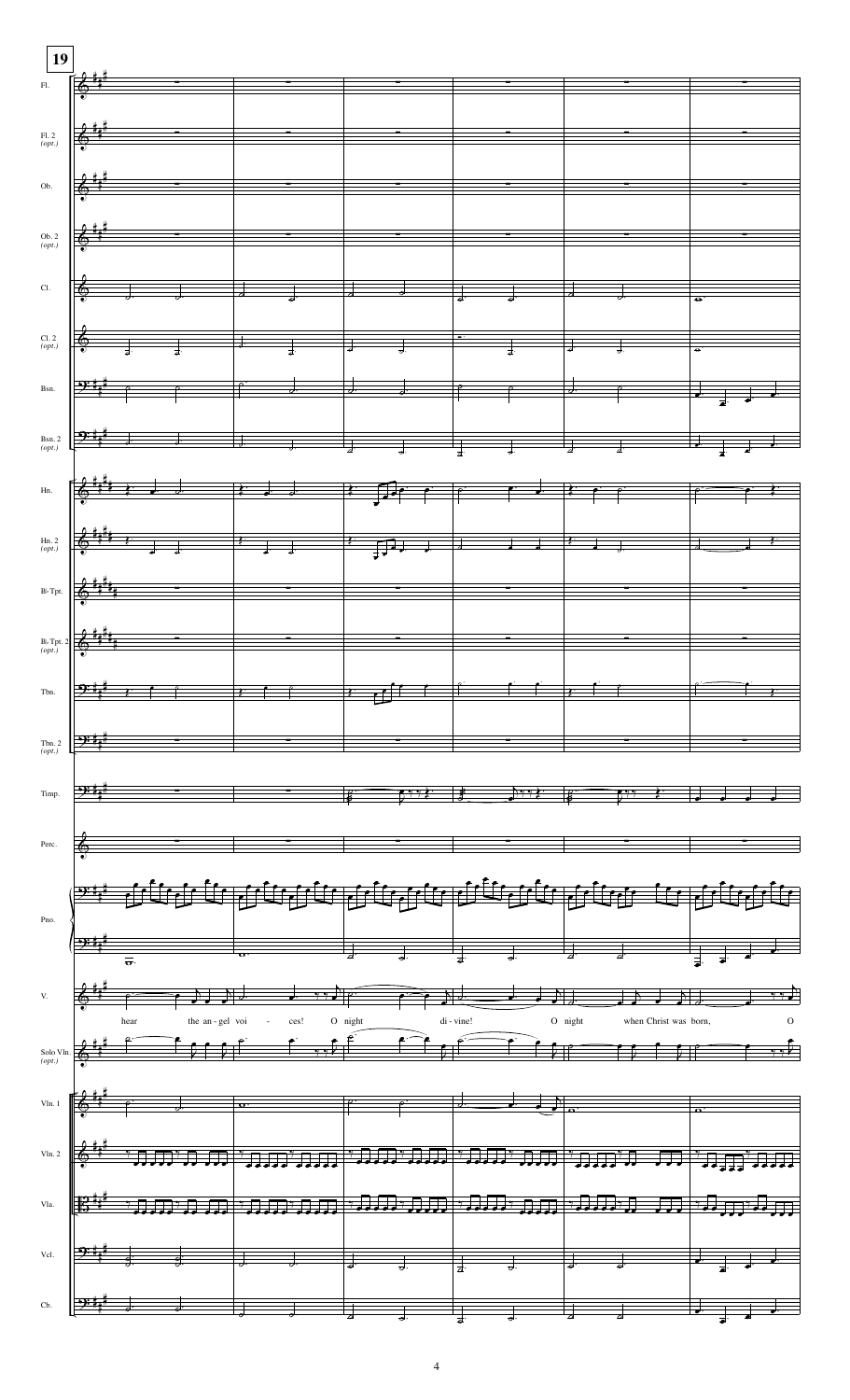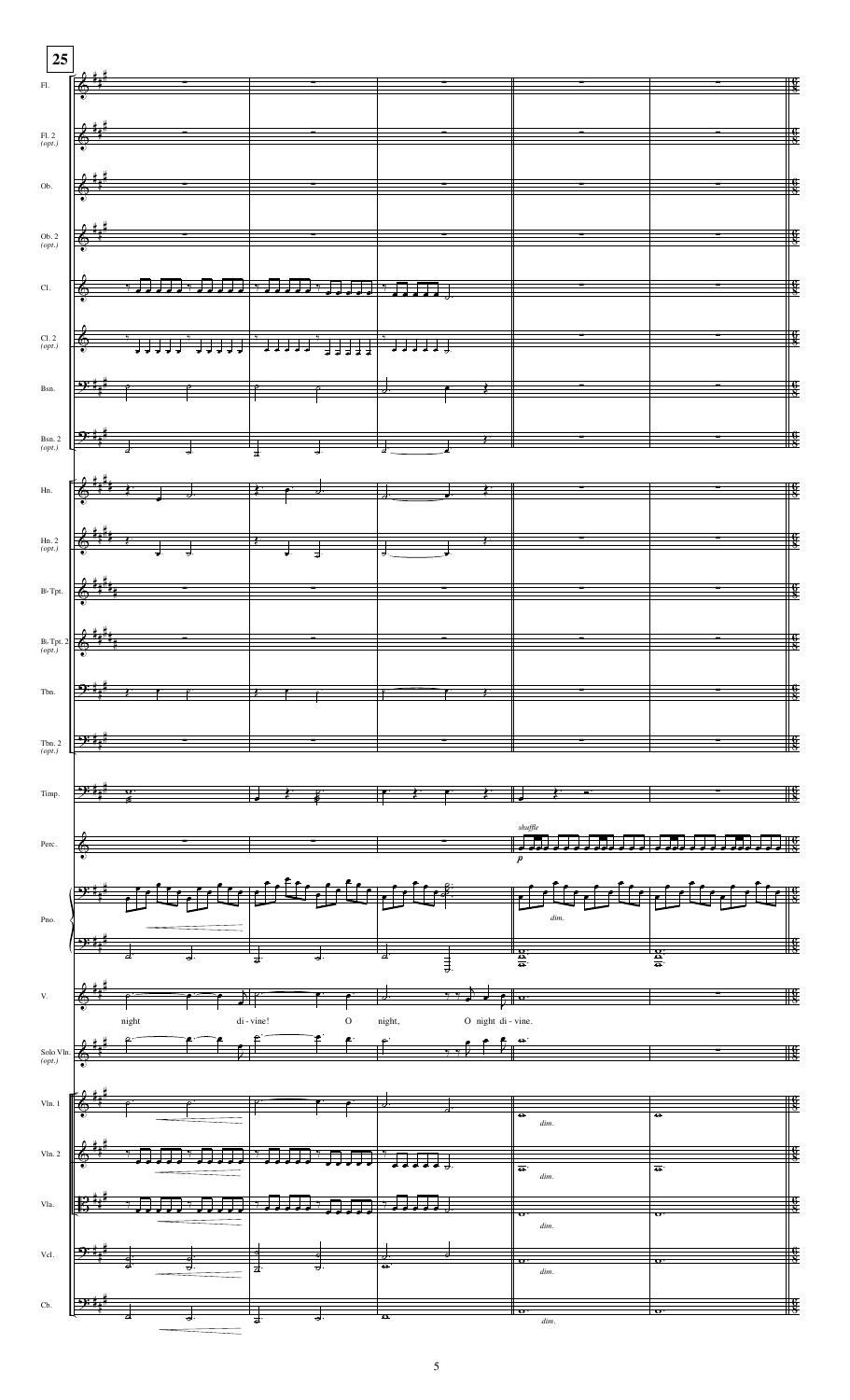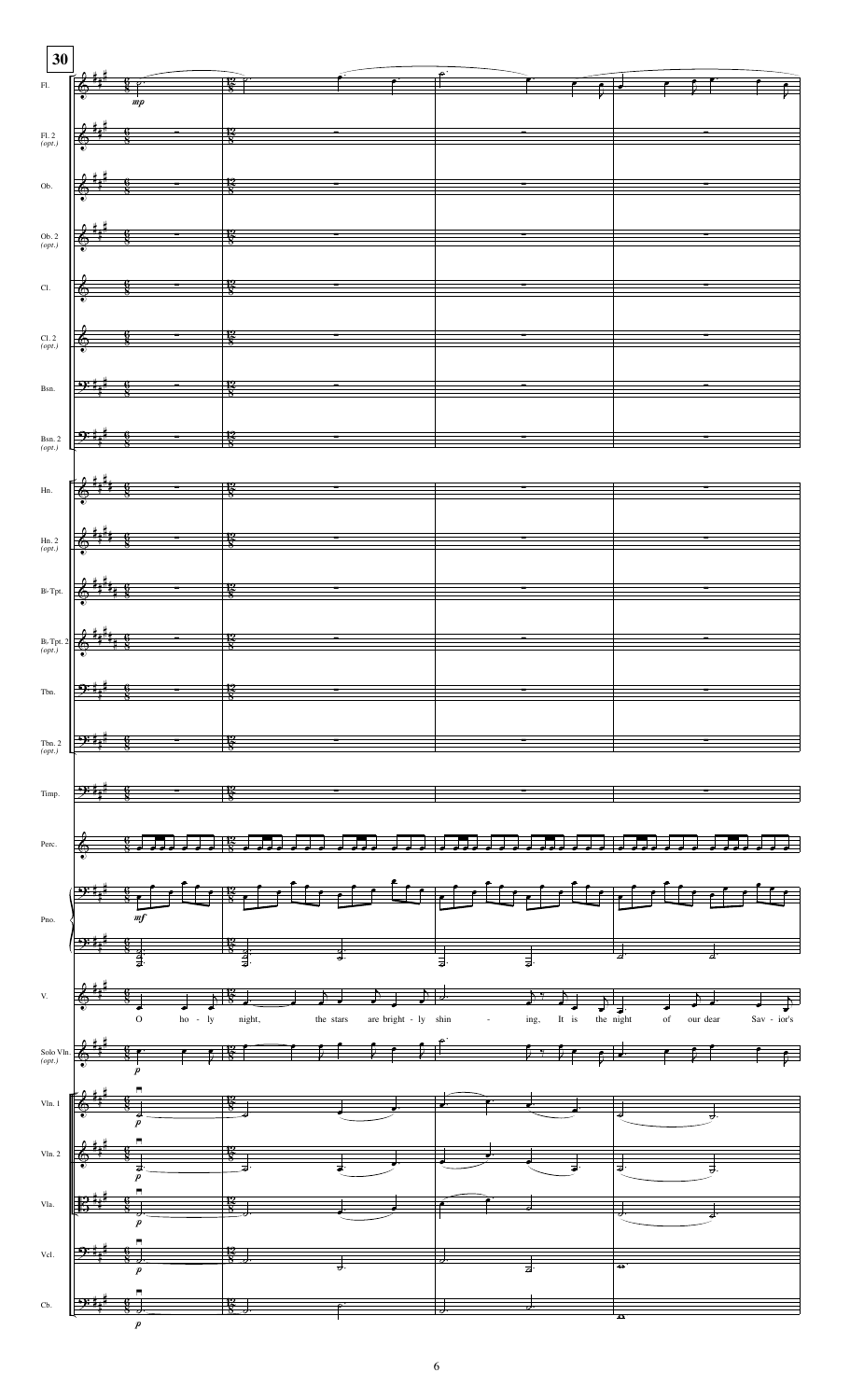

7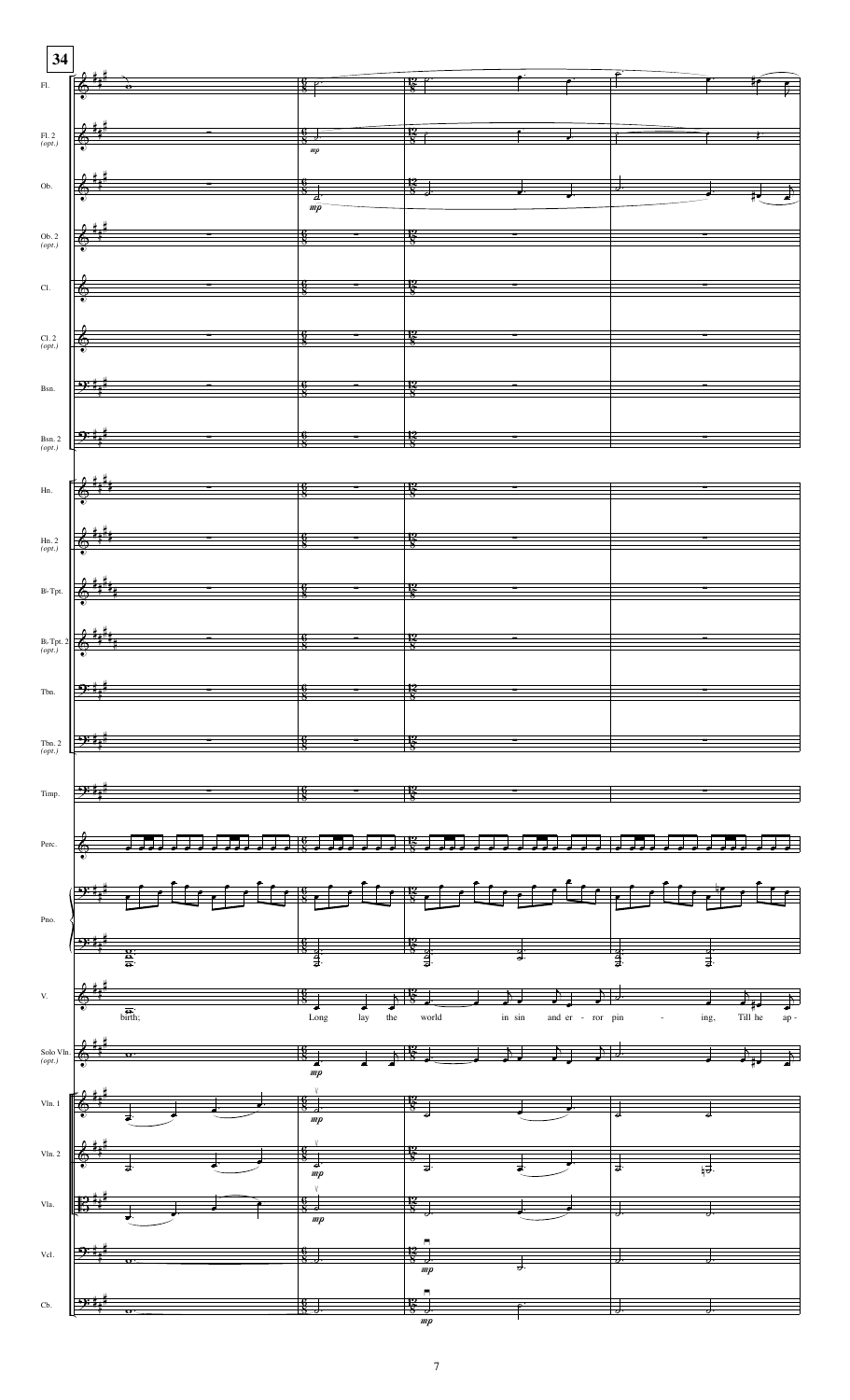

8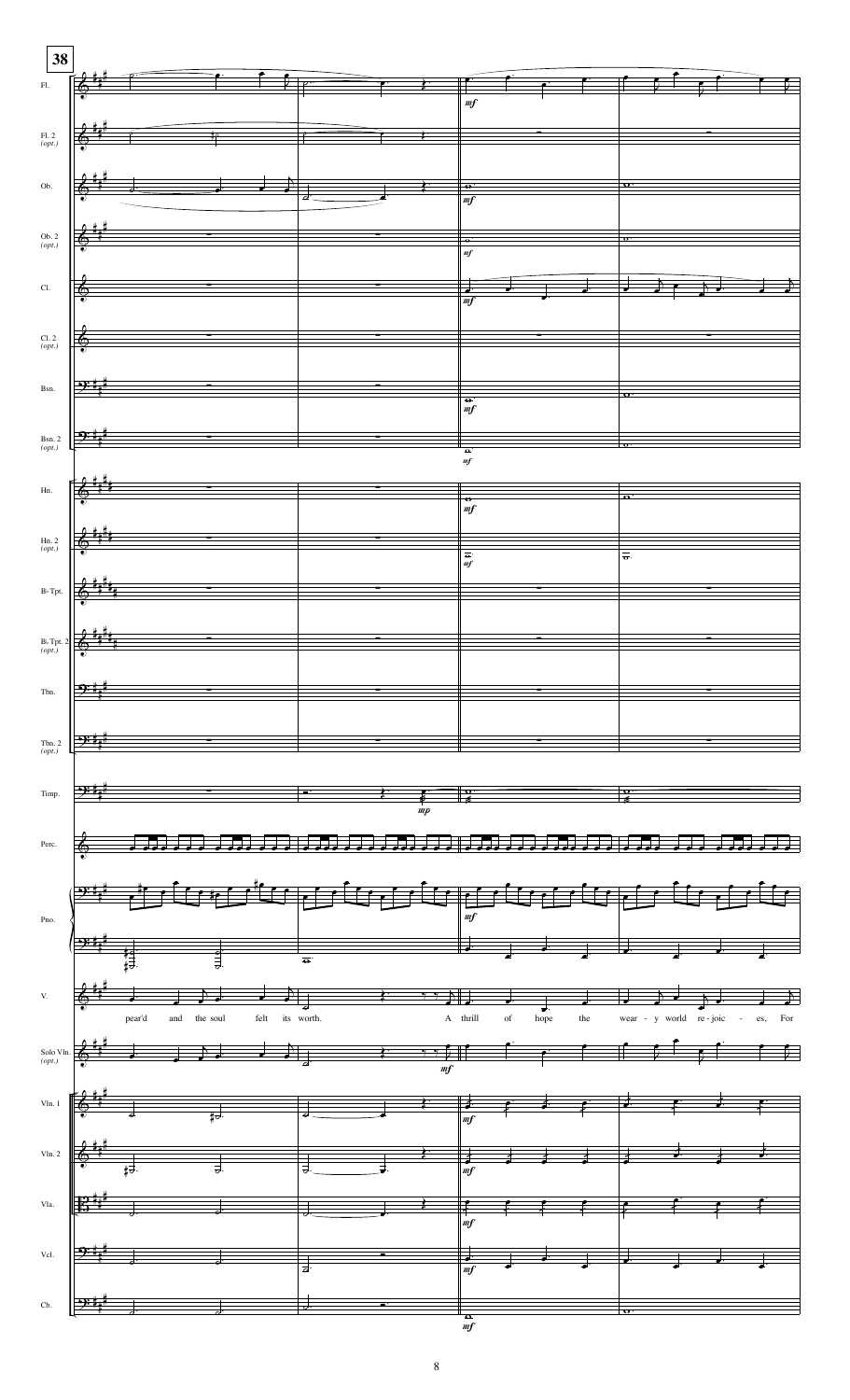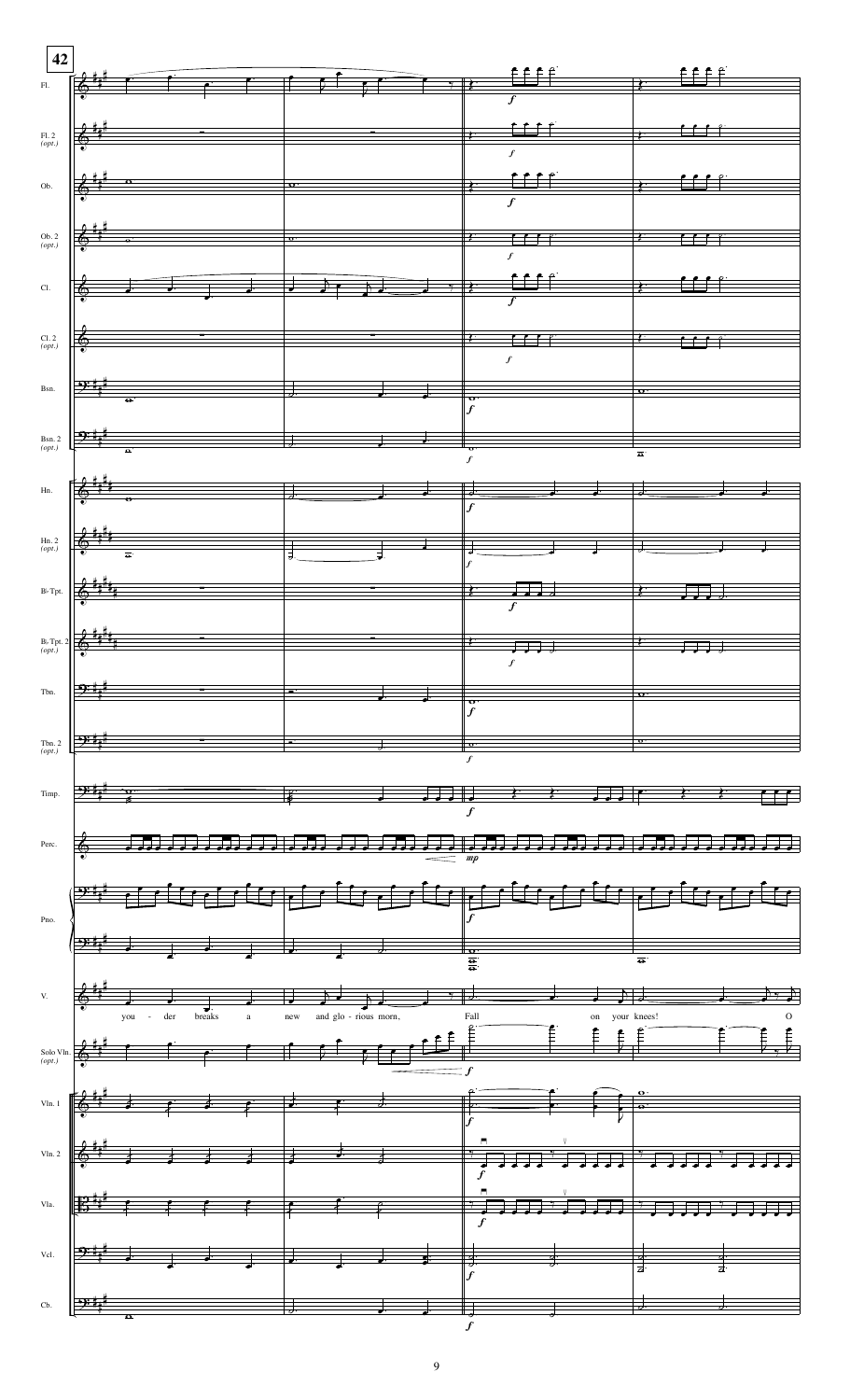|                      | $\begin{picture}(180,10) \put(0,0){\vector(1,0){100}} \put(10,0){\vector(1,0){100}} \put(10,0){\vector(1,0){100}} \put(10,0){\vector(1,0){100}} \put(10,0){\vector(1,0){100}} \put(10,0){\vector(1,0){100}} \put(10,0){\vector(1,0){100}} \put(10,0){\vector(1,0){100}} \put(10,0){\vector(1,0){100}} \put(10,0){\vector(1,0){100}} \put(10,0){\vector(1,0){100}}$                                                                                                                                                                                                                                                                                                        |                          |  |  |
|----------------------|---------------------------------------------------------------------------------------------------------------------------------------------------------------------------------------------------------------------------------------------------------------------------------------------------------------------------------------------------------------------------------------------------------------------------------------------------------------------------------------------------------------------------------------------------------------------------------------------------------------------------------------------------------------------------|--------------------------|--|--|
|                      |                                                                                                                                                                                                                                                                                                                                                                                                                                                                                                                                                                                                                                                                           |                          |  |  |
| FL. 2<br>(opt.)      | $\bigg\downarrow \bigg\downarrow^{\sharp}$ , the set of the set of $\bigg\downarrow$ , and if $\bigg\downarrow$ , and if $\bigg\downarrow$ , and if $\bigg\downarrow$                                                                                                                                                                                                                                                                                                                                                                                                                                                                                                     |                          |  |  |
|                      |                                                                                                                                                                                                                                                                                                                                                                                                                                                                                                                                                                                                                                                                           |                          |  |  |
|                      |                                                                                                                                                                                                                                                                                                                                                                                                                                                                                                                                                                                                                                                                           |                          |  |  |
|                      |                                                                                                                                                                                                                                                                                                                                                                                                                                                                                                                                                                                                                                                                           |                          |  |  |
|                      | $\begin{array}{ccccc} 0 & 0 & 0 & 0 & 0 \\ 0 & 0 & 0 & 0 & 0 \\ 0 & 0 & 0 & 0 & 0 \\ \end{array}$                                                                                                                                                                                                                                                                                                                                                                                                                                                                                                                                                                         |                          |  |  |
| CL                   |                                                                                                                                                                                                                                                                                                                                                                                                                                                                                                                                                                                                                                                                           |                          |  |  |
|                      |                                                                                                                                                                                                                                                                                                                                                                                                                                                                                                                                                                                                                                                                           |                          |  |  |
|                      |                                                                                                                                                                                                                                                                                                                                                                                                                                                                                                                                                                                                                                                                           |                          |  |  |
|                      |                                                                                                                                                                                                                                                                                                                                                                                                                                                                                                                                                                                                                                                                           |                          |  |  |
|                      | Bsn. $\frac{\partial \vec{y} \cdot \vec{y}}{\partial x}$ and $\frac{\partial \vec{y}}{\partial y}$ and $\frac{\partial \vec{y}}{\partial z}$ and $\frac{\partial \vec{y}}{\partial x}$ and $\frac{\partial \vec{y}}{\partial y}$ and $\frac{\partial \vec{y}}{\partial z}$ and $\frac{\partial \vec{y}}{\partial x}$ and $\frac{\partial \vec{y}}{\partial y}$ and $\frac{\partial \vec{y}}{\partial z}$ and $\frac{\partial \vec{y}}{\partial x}$ and $\frac{\partial \vec{y$                                                                                                                                                                                            |                          |  |  |
|                      |                                                                                                                                                                                                                                                                                                                                                                                                                                                                                                                                                                                                                                                                           |                          |  |  |
|                      | Bsn. 2 $\frac{3x+1}{(opt)}$                                                                                                                                                                                                                                                                                                                                                                                                                                                                                                                                                                                                                                               |                          |  |  |
|                      |                                                                                                                                                                                                                                                                                                                                                                                                                                                                                                                                                                                                                                                                           |                          |  |  |
|                      | $Hn.$ $\left[\begin{array}{ccc} \frac{\partial}{\partial y} & \frac{\partial}{\partial y} & \frac{\partial}{\partial z} & \frac{\partial}{\partial z} & \frac{\partial}{\partial z} & \frac{\partial}{\partial z} & \frac{\partial}{\partial z} & \frac{\partial}{\partial z} & \frac{\partial}{\partial z} & \frac{\partial}{\partial z} & \frac{\partial}{\partial z} & \frac{\partial}{\partial z} & \frac{\partial}{\partial z} & \frac{\partial}{\partial z} & \frac{\partial}{\partial z} & \frac{\partial}{\partial z} & \frac{\partial}{\partial z} & \frac{\partial}{\partial z} & \frac{\partial}{\partial z} & \frac{\partial}{\partial z} & \frac{\partial}{$ |                          |  |  |
|                      |                                                                                                                                                                                                                                                                                                                                                                                                                                                                                                                                                                                                                                                                           |                          |  |  |
|                      | $\lim_{\text{top1}}$ 2 $\frac{1}{2}$ $\frac{1}{2}$ $\frac{1}{2}$ $\frac{1}{2}$ $\frac{1}{2}$ $\frac{1}{2}$ $\frac{1}{2}$ $\frac{1}{2}$ $\frac{1}{2}$ $\frac{1}{2}$ $\frac{1}{2}$ $\frac{1}{2}$ $\frac{1}{2}$ $\frac{1}{2}$                                                                                                                                                                                                                                                                                                                                                                                                                                                |                          |  |  |
|                      | $B_3$ Tpt. $\left \frac{2}{3}+\frac{4}{3}+\frac{4}{3}+\frac{1}{3}+\frac{1}{3}+\frac{1}{3}+\frac{1}{3}+\frac{1}{3}+\frac{1}{3}+\frac{1}{3}+\frac{1}{3}+\frac{1}{3}+\frac{1}{3}+\frac{1}{3}+\frac{1}{3}+\frac{1}{3}+\frac{1}{3}+\frac{1}{3}+\frac{1}{3}+\frac{1}{3}+\frac{1}{3}+\frac{1}{3}+\frac{1}{3}+\frac{1}{3}+\frac{1}{3}+\frac{1}{3}+\frac{1}{3}+\frac{1}{3}+\frac{1}{3}+\frac{1$                                                                                                                                                                                                                                                                                    |                          |  |  |
|                      |                                                                                                                                                                                                                                                                                                                                                                                                                                                                                                                                                                                                                                                                           |                          |  |  |
|                      | $B_3$ Tpt. 2 $\left  \begin{array}{ccc} \frac{1}{2} & \frac{1}{2} & \frac{1}{2} & \frac{1}{2} \\ \frac{1}{2} & \frac{1}{2} & \frac{1}{2} & \frac{1}{2} \\ \frac{1}{2} & \frac{1}{2} & \frac{1}{2} & \frac{1}{2} \end{array} \right $                                                                                                                                                                                                                                                                                                                                                                                                                                      |                          |  |  |
|                      |                                                                                                                                                                                                                                                                                                                                                                                                                                                                                                                                                                                                                                                                           |                          |  |  |
|                      |                                                                                                                                                                                                                                                                                                                                                                                                                                                                                                                                                                                                                                                                           |                          |  |  |
|                      |                                                                                                                                                                                                                                                                                                                                                                                                                                                                                                                                                                                                                                                                           |                          |  |  |
| Tbn. 2<br>( $opt$ .) |                                                                                                                                                                                                                                                                                                                                                                                                                                                                                                                                                                                                                                                                           |                          |  |  |
|                      |                                                                                                                                                                                                                                                                                                                                                                                                                                                                                                                                                                                                                                                                           |                          |  |  |
|                      |                                                                                                                                                                                                                                                                                                                                                                                                                                                                                                                                                                                                                                                                           | $\overline{\phantom{a}}$ |  |  |
|                      |                                                                                                                                                                                                                                                                                                                                                                                                                                                                                                                                                                                                                                                                           |                          |  |  |
|                      | $\delta$ and the state of the state of the state of the state                                                                                                                                                                                                                                                                                                                                                                                                                                                                                                                                                                                                             |                          |  |  |
|                      | والمستنق فسأنسخ المستوقف والمستوقف والمستوقف والمستوقف والمستوقف والمستوقف والمستوقف                                                                                                                                                                                                                                                                                                                                                                                                                                                                                                                                                                                      |                          |  |  |
|                      |                                                                                                                                                                                                                                                                                                                                                                                                                                                                                                                                                                                                                                                                           |                          |  |  |
|                      | $\begin{array}{ c c c c }\hline \rule{0pt}{16pt} \multicolumn{3}{ c }{\textbf{O}}\end{array}$                                                                                                                                                                                                                                                                                                                                                                                                                                                                                                                                                                             |                          |  |  |
|                      |                                                                                                                                                                                                                                                                                                                                                                                                                                                                                                                                                                                                                                                                           |                          |  |  |
|                      |                                                                                                                                                                                                                                                                                                                                                                                                                                                                                                                                                                                                                                                                           |                          |  |  |
|                      |                                                                                                                                                                                                                                                                                                                                                                                                                                                                                                                                                                                                                                                                           |                          |  |  |
|                      | $\frac{1}{\text{Solo VIn.}}$                                                                                                                                                                                                                                                                                                                                                                                                                                                                                                                                                                                                                                              |                          |  |  |
|                      |                                                                                                                                                                                                                                                                                                                                                                                                                                                                                                                                                                                                                                                                           |                          |  |  |
|                      | $\text{VIn.1} \begin{picture}(100,10) \put(0,0){\vector(1,0){100}} \put(15,0){\vector(1,0){100}} \put(15,0){\vector(1,0){100}} \put(15,0){\vector(1,0){100}} \put(15,0){\vector(1,0){100}} \put(15,0){\vector(1,0){100}} \put(15,0){\vector(1,0){100}} \put(15,0){\vector(1,0){100}} \put(15,0){\vector(1,0){100}} \put(15,0){\vector(1,0){100}} \put(15,0){\vector($                                                                                                                                                                                                                                                                                                     |                          |  |  |
|                      |                                                                                                                                                                                                                                                                                                                                                                                                                                                                                                                                                                                                                                                                           |                          |  |  |
|                      |                                                                                                                                                                                                                                                                                                                                                                                                                                                                                                                                                                                                                                                                           |                          |  |  |
|                      |                                                                                                                                                                                                                                                                                                                                                                                                                                                                                                                                                                                                                                                                           |                          |  |  |
|                      | $\left(\mathbb{B}^{\frac{p+1}{2}} \rightarrow \mathbb{F} \rightarrow \mathbb{F} \rightarrow \mathbb{F} \rightarrow \mathbb{F} \rightarrow \mathbb{F} \rightarrow \mathbb{F} \rightarrow \mathbb{F} \rightarrow \mathbb{F} \rightarrow \mathbb{F} \rightarrow \mathbb{F} \rightarrow \mathbb{F} \rightarrow \mathbb{F} \rightarrow \mathbb{F} \rightarrow \mathbb{F} \rightarrow \mathbb{F} \rightarrow \mathbb{F} \rightarrow \mathbb{F} \rightarrow \mathbb{F} \rightarrow \mathbb{F} \rightarrow \mathbb{F} \rightarrow \mathbb{F} \rightarrow \mathbb{F} \rightarrow \mathbb{F} \rightarrow \mathbb{F} \rightarrow \mathbb{F} \rightarrow$                             |                          |  |  |
|                      |                                                                                                                                                                                                                                                                                                                                                                                                                                                                                                                                                                                                                                                                           |                          |  |  |
|                      | $\frac{1}{3}$ , $\frac{1}{3}$ , $\frac{1}{3}$ , $\frac{1}{3}$ , $\frac{1}{3}$ , $\frac{1}{3}$ , $\frac{1}{3}$ , $\frac{1}{3}$ , $\frac{1}{3}$ , $\frac{1}{3}$ , $\frac{1}{3}$ , $\frac{1}{3}$ , $\frac{1}{3}$ , $\frac{1}{3}$ , $\frac{1}{3}$ , $\frac{1}{3}$ , $\frac{1}{3}$ , $\frac{1}{3}$ , $\frac{1$                                                                                                                                                                                                                                                                                                                                                                 |                          |  |  |
| $\mathrm{Cb.}$       |                                                                                                                                                                                                                                                                                                                                                                                                                                                                                                                                                                                                                                                                           |                          |  |  |
|                      |                                                                                                                                                                                                                                                                                                                                                                                                                                                                                                                                                                                                                                                                           |                          |  |  |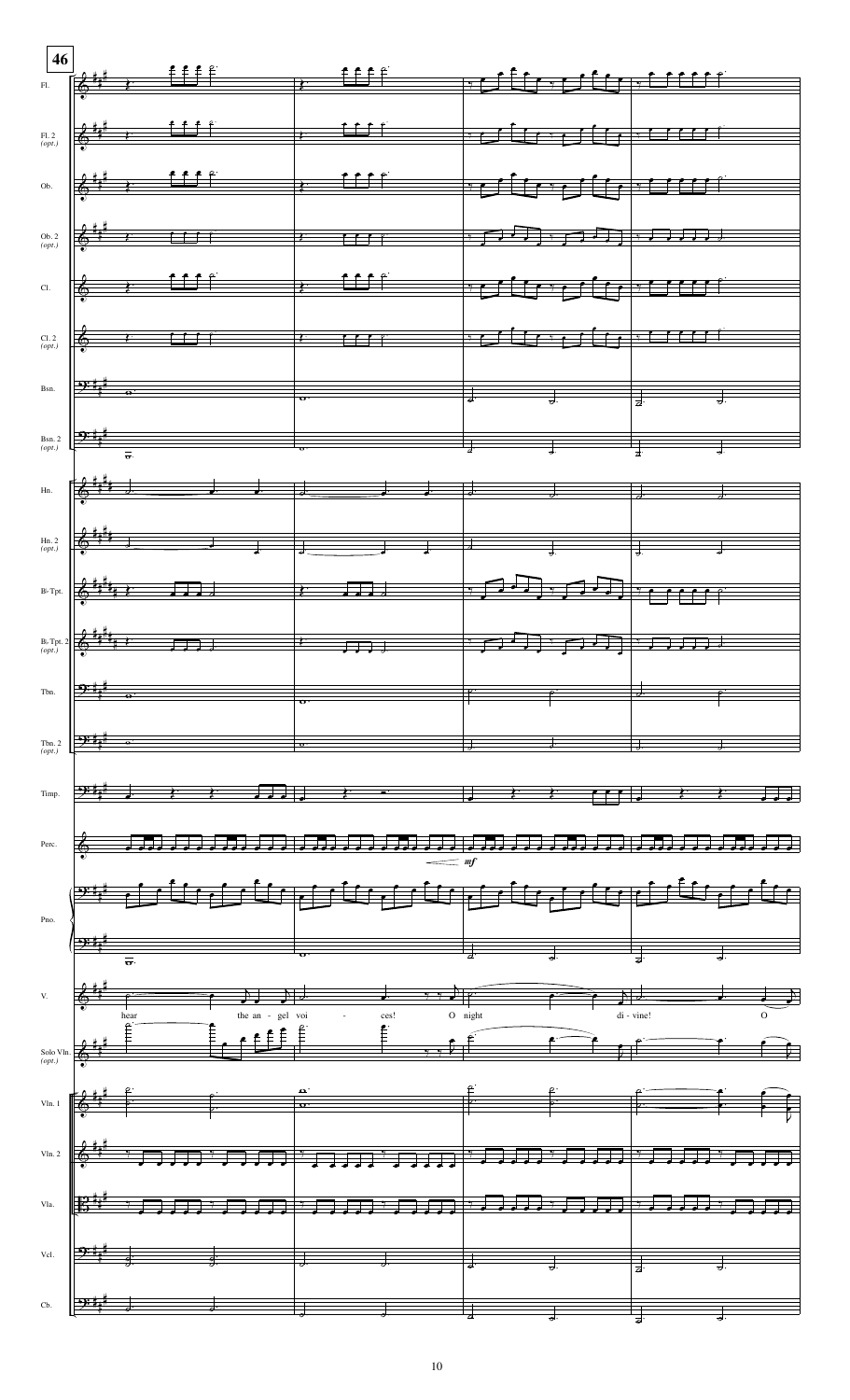